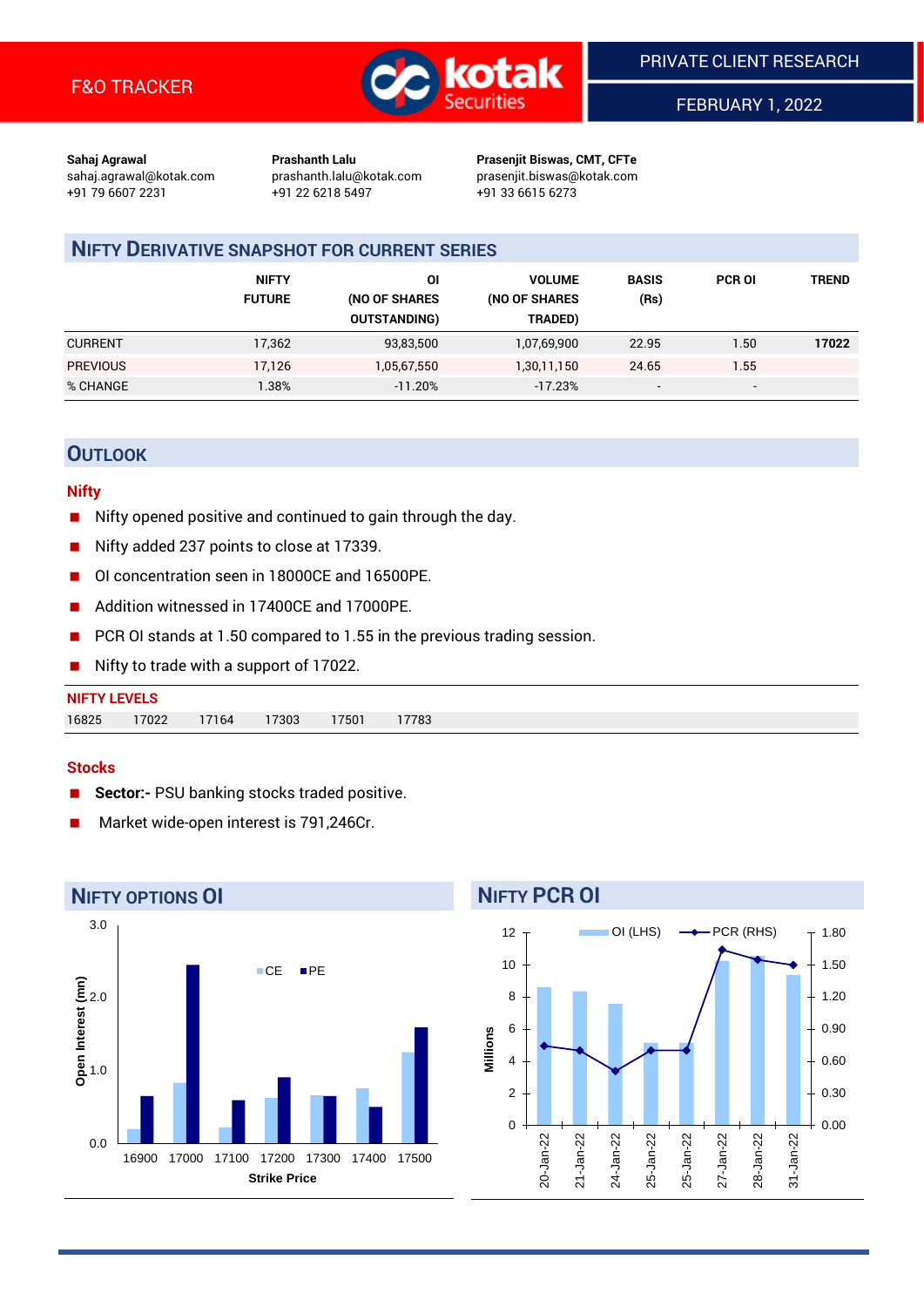## **FUTURE STATISTICS**

## **OI INCREASE**

| <b>SYMBOL</b>     | ΟI    | ΟI          | <b>PRICE CHG</b> |
|-------------------|-------|-------------|------------------|
|                   | (%)   | (SHARES)    | $(\%)$           |
| <b>INTELLECT</b>  | 67.9% | 1,65,000    | 1.6%             |
| ABB               | 49.6% | 98,000      | 1.3%             |
| <b>METROPOLIS</b> | 13.9% | 5,12,000    | $-0.3%$          |
| <b>IOC</b>        | 13.2% | 4,02,48,000 | 0.9%             |
| LTI               | 12.9% | 10,17,150   | 6.1%             |
| <b>EXIDEIND</b>   | 9.4%  | 2,38,96,800 | $-1.0%$          |
| <b>BEL</b>        | 9.4%  | 3,02,82,200 | 1.3%             |
| <b>DIXON</b>      | 9.1%  | 7,30,625    | 0.3%             |
| <b>INDUSINDBK</b> | 7.4%  | 3,30,20,100 | $-3.5%$          |
| <b>PFC</b>        | 7.2%  | 4.11.49.400 | 2.1%             |

| <b>OI DECREASE</b> |          |             |                  |
|--------------------|----------|-------------|------------------|
| <b>SYMBOL</b>      | ΟI       | ΟI          | <b>PRICE CHG</b> |
|                    | (%)      | (SHARES)    | (%)              |
| <b>MFSL</b>        | $-18.6%$ | 11,85,600   | 4.2%             |
| <b>HONAUT</b>      | $-17.3%$ | 7,395       | 2.2%             |
| <b>CROMPTON</b>    | $-11.9%$ | 15,54,300   | 2.3%             |
| <b>ALKEM</b>       | $-10.1%$ | 2,48,600    | 3.6%             |
| ONGC               | $-7.8%$  | 3,88,46,500 | 2.3%             |
| <b>CADILAHC</b>    | $-5.8%$  | 1,93,86,400 | 2.7%             |
| <b>OBEROIRLTY</b>  | $-4.6%$  | 26,58,600   | 2.5%             |
| <b>NESTLEIND</b>   | $-4.5%$  | 2,88,450    | 0.7%             |
| <b>BHARTIARTL</b>  | $-4.5%$  | 5,59,06,550 | 1.9%             |
| <b>JKCEMENT</b>    | $-4.0%$  | 2,96,975    | 1.7%             |

## **CASH STATISTICS**

| <b>TOP VOLUMES</b> |                      |              |              |
|--------------------|----------------------|--------------|--------------|
| <b>SYMBOL</b>      | <b>TRADED SHARES</b> | <b>VALUE</b> | <b>CLOSE</b> |
|                    | (QTY)                | (IN LAKHS)   |              |
| <b>SBIN</b>        | 2,86,74,232          | 1,53,589     | 538          |
| <b>TATAMOTORS</b>  | 2,73,06,578          | 1,39,208     | 518          |
| <b>RELIANCE</b>    | 56,04,308            | 1,33,846     | 2,387        |
| <b>ICICIBANK</b>   | 1,48,24,509          | 1,17,295     | 789          |
| <b>TCS</b>         | 27,39,393            | 1,02,481     | 3,736        |
| <b>AXISBANK</b>    | 1,23,19,200          | 95,142       | 773          |
| <b>HDFCBANK</b>    | 64,21,273            | 94,982       | 1.486        |
| <b>KOTAKBANK</b>   | 45,16,625            | 84,238       | 1,857        |
| <b>HDFC</b>        | 33,06,726            | 83,694       | 2.521        |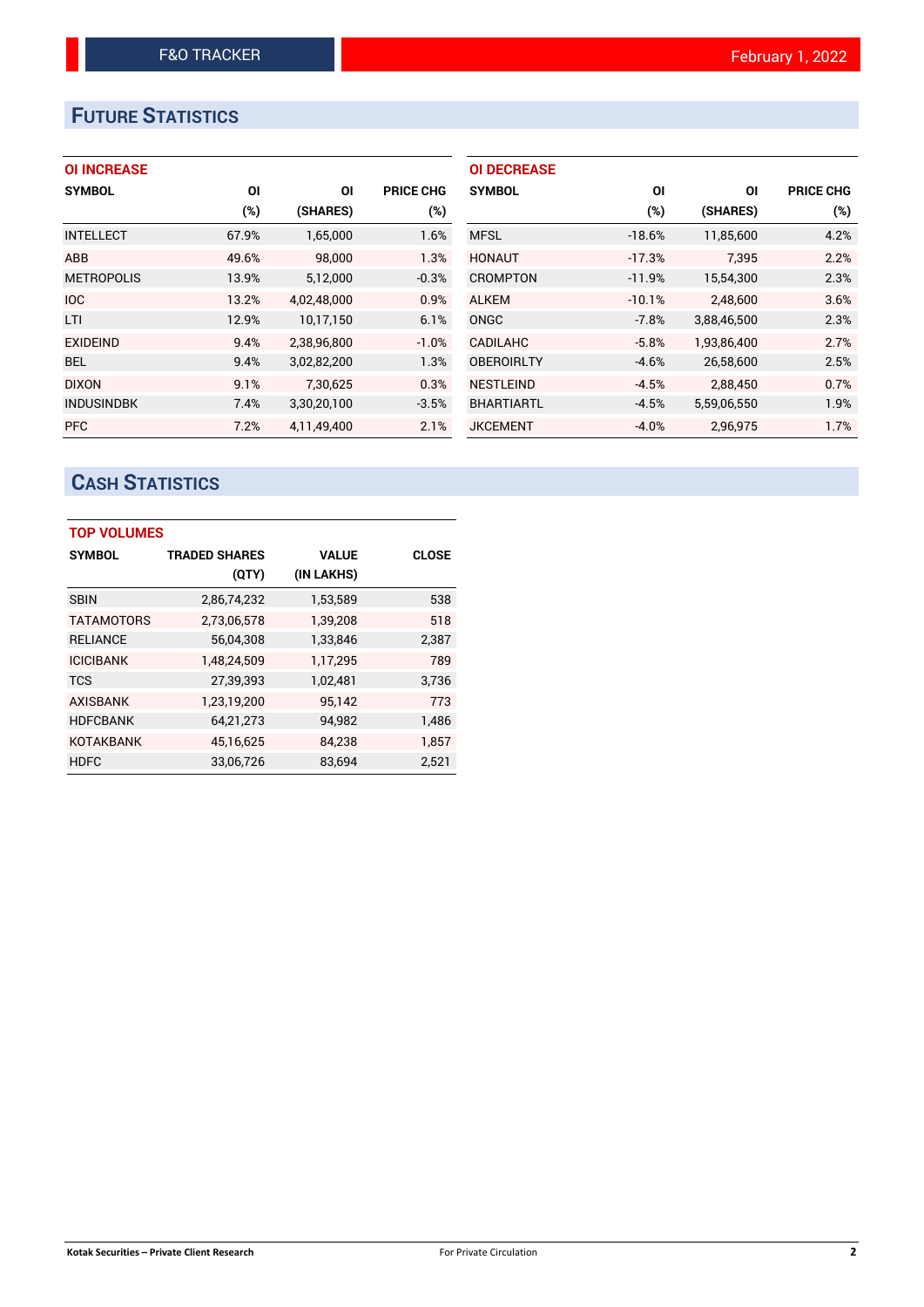## **OPTION STATISTICS**

## **SIGNIFICANT CALL OPEN INTEREST**

| <b>SYMBOL</b>   | <b>STRK</b>  | <b>OPTION</b> | <b>CLOSE</b> | <b>FUT</b>   | ΟI         |
|-----------------|--------------|---------------|--------------|--------------|------------|
|                 | <b>PRICE</b> | TYPE          | (RS)         | <b>CLOSE</b> | (SHARES)   |
| ONGC            | 180          | <b>CE</b>     | 2.5          | 170.8        | 209.05.500 |
| <b>NTPC</b>     | 145          | CF            | 1.2          | 138.4        | 155,04,000 |
| <b>NTPC</b>     | 140          | <b>CE</b>     | 2.4          | 138.4        | 132,01,200 |
| <b>NTPC</b>     | 135          | <b>CE</b>     | 5.0          | 138.4        | 127,68,000 |
| <b>ONGC</b>     | 170          | <b>CE</b>     | 6.0          | 170.8        | 89,39,700  |
| <b>NTPC</b>     | 150          | <b>CE</b>     | 0.8          | 138.4        | 114,05,700 |
| ONGC            | 175          | <b>CE</b>     | 3.9          | 170.8        | 70,91,700  |
| M&M             | 900          | <b>CE</b>     | 20.8         | 886.2        | 19,01,200  |
| <b>HINDALCO</b> | 500          | <b>CE</b>     | 13.3         | 491.0        | 41,73,150  |
| <b>IOC</b>      | 125          | СE            | 3.0          | 122.2        | 60.71.000  |

| <b>SIGNIFICANT PUT OPEN INTEREST</b> |              |               |              |              |           |
|--------------------------------------|--------------|---------------|--------------|--------------|-----------|
| <b>SYMBOL</b>                        | <b>STRK</b>  | <b>OPTION</b> | <b>CLOSE</b> | FUT          | ΟI        |
|                                      | <b>PRICE</b> | TYPE          | (RS)         | <b>CLOSE</b> | (SHARES)  |
| <b>NTPC</b>                          | 135          | PF            | 1.7          | 138          | 39,04,500 |
| <b>MARUTI</b>                        | 8.000        | <b>PE</b>     | 101.3        | 8.600        | 1,89,200  |
| <b>WIPRO</b>                         | 550          | PF            | 11.4         | 573          | 20,53,600 |
| <b>TATAMOTORS</b>                    | 500          | PF            | 16.3         | 517          | 37,44,900 |
| <b>HCLTECH</b>                       | 1,100        | PF            | 36.1         | 1,104        | 13,53,800 |
| <b>TCS</b>                           | 3,700        | <b>PE</b>     | 66.5         | 3.753        | 5,49,450  |
| <b>HINDUNILVR</b>                    | 2,300        | PE            | 62.5         | 2,284        | 4,05,900  |
| <b>NTPC</b>                          | 130          | <b>PE</b>     | 0.9          | 138          | 23,31,300 |
| <b>TATAMOTORS</b>                    | 450          | PF            | 4.0          | 517          | 29,29,800 |
| <b>ITC</b>                           | 200          | PF            | 1.6          | 216          | 82.75.200 |

| SIGNIFICANT CALL OPEN INTEREST ADDITION |              |               |             |        |              |
|-----------------------------------------|--------------|---------------|-------------|--------|--------------|
| <b>SYMBOL</b>                           | <b>STRK</b>  | <b>OPTION</b> | <b>OPEN</b> | OI CHG | <b>CLOSE</b> |
|                                         | <b>PRICE</b> | TYPE          | <b>INT</b>  | (%)    | (Rs)         |
| EXIDEIND                                | 177          | CЕ            | 1,98,000    | 5400%  | 4.7          |
| <b>BPCL</b>                             | 460          | СE            | 1,87,200    | 3367%  | 1.9          |
| <b>ITC</b>                              | 219          | <b>CE</b>     | 3,96,800    | 3000%  | 5.4          |
| <b>IDFC</b>                             | 74           | <b>CE</b>     | 1,70,000    | 1600%  | 0.9          |
| BANKBARODA                              | 119          | СE            | 1,28,700    | 1000%  | 2.7          |
| <b>NTPC</b>                             | 144          | <b>CE</b>     | 23,19,900   | 971%   | 1.3          |
| <b>BIOCON</b>                           | 450          | <b>CE</b>     | 2,02,400    | 780%   | 1.1          |
| M&M                                     | 1,050        | <b>CE</b>     | 1,10,600    | 778%   | 3.0          |
| <b>CANBK</b>                            | 285          | CЕ            | 7,29,000    | 744%   | 3.3          |
| <b>BPCL</b>                             | 440          | СE            | 18.03.600   | 728%   | 2.9          |

|                   | SIGNIFICANT PUT OPEN INTEREST ADDITION |               |             |        |       |
|-------------------|----------------------------------------|---------------|-------------|--------|-------|
| <b>SYMBOL</b>     | <b>STRK</b>                            | <b>OPTION</b> | <b>OPEN</b> | OI CHG | CLOSE |
|                   | <b>PRICE</b>                           | TYPE          | INT         | $(\%)$ | (Rs)  |
| <b>CANBK</b>      | 260                                    | <b>PE</b>     | 1,62,000    | 2900%  | 16.3  |
| <b>BANKBARODA</b> | 107                                    | <b>PE</b>     | 3,97,800    | 580%   | 5.8   |
| <b>NMDC</b>       | 138                                    | <b>PE</b>     | 2,27,800    | 580%   | 4.9   |
| <b>CANBK</b>      | 250                                    | <b>PE</b>     | 7,23,600    | 458%   | 10.6  |
| <b>IOC</b>        | 124                                    | <b>PE</b>     | 2,01,500    | 417%   | 4.9   |
| <b>EXIDEIND</b>   | 155                                    | <b>PE</b>     | 1,22,400    | 386%   | 1.5   |
| <b>SBIN</b>       | 535                                    | <b>PE</b>     | 8,94,000    | 385%   | 21.5  |
| <b>INDUSINDBK</b> | 780                                    | <b>PE</b>     | 1,65,600    | 384%   | 10.9  |
| <b>SBIN</b>       | 560                                    | <b>PE</b>     | 1,92,000    | 341%   | 35.8  |
| <b>HDFCBANK</b>   | 1,430                                  | <b>PE</b>     | 1,07,800    | 326%   | 17.6  |

| <b>CALL OPTION VOLUMES</b> |              |               |                  |              | <b>PUT OPTION VOLUMES</b> |              |               |                  |              |
|----------------------------|--------------|---------------|------------------|--------------|---------------------------|--------------|---------------|------------------|--------------|
| <b>SYMBOL</b>              | <b>STRK</b>  | <b>OPTION</b> | <b>CONTRACTS</b> | <b>CLOSE</b> | <b>SYMBOL</b>             | <b>STRK</b>  | <b>OPTION</b> | <b>CONTRACTS</b> | <b>CLOSE</b> |
|                            | <b>PRICE</b> | <b>TYPE</b>   |                  | (Rs)         |                           | <b>PRICE</b> | <b>TYPE</b>   |                  | (Rs)         |
| <b>RELIANCE</b>            | 2,400        | <b>CE</b>     | 34,521           | 66.2         | <b>RELIANCE</b>           | 2,300        | <b>PE</b>     | 9,356            | 32.1         |
| <b>RELIANCE</b>            | 2.500        | <b>CE</b>     | 23,424           | 30.5         | <b>RELIANCE</b>           | 2,200        | <b>PE</b>     | 8.520            | 12.3         |
| <b>INFY</b>                | 1.740        | <b>CE</b>     | 13,401           | 46.0         | <b>RELIANCE</b>           | 2,400        | PE            | 6,094            | 72.2         |
| <b>SUNPHARMA</b>           | 850          | <b>CE</b>     | 13.245           | 15.1         | <b>INFY</b>               | 1.700        | <b>PE</b>     | 5.466            | 27.5         |
| <b>INFY</b>                | 1,800        | <b>CE</b>     | 12,762           | 23.4         | <b>SUNPHARMA</b>          | 800          | <b>PE</b>     | 4.801            | 11.8         |
| <b>WIPRO</b>               | 600          | <b>CE</b>     | 10.618           | 11.1         | <b>INFY</b>               | 1.600        | <b>PE</b>     | 4.778            | 8.4          |
| <b>SBIN</b>                | 540          | <b>CE</b>     | 10,346           | 23.0         | <b>RELIANCE</b>           | 2,100        | <b>PE</b>     | 4,763            | 6.2          |
| <b>TCS</b>                 | 3.800        | <b>CE</b>     | 10.131           | 73.1         | <b>SBIN</b>               | 500          | <b>PE</b>     | 3.996            | 9.0          |
| <b>TATASTEEL</b>           | 1,200        | <b>CE</b>     | 9,858            | 18.1         | <b>TCS</b>                | 3,700        | <b>PE</b>     | 3,714            | 66.5         |
| <b>TATASTEEL</b>           | 1.100        | <b>CE</b>     | 9,828            | 52.4         | <b>RELIANCE</b>           | 2,360        | <b>PE</b>     | 3.541            | 52.9         |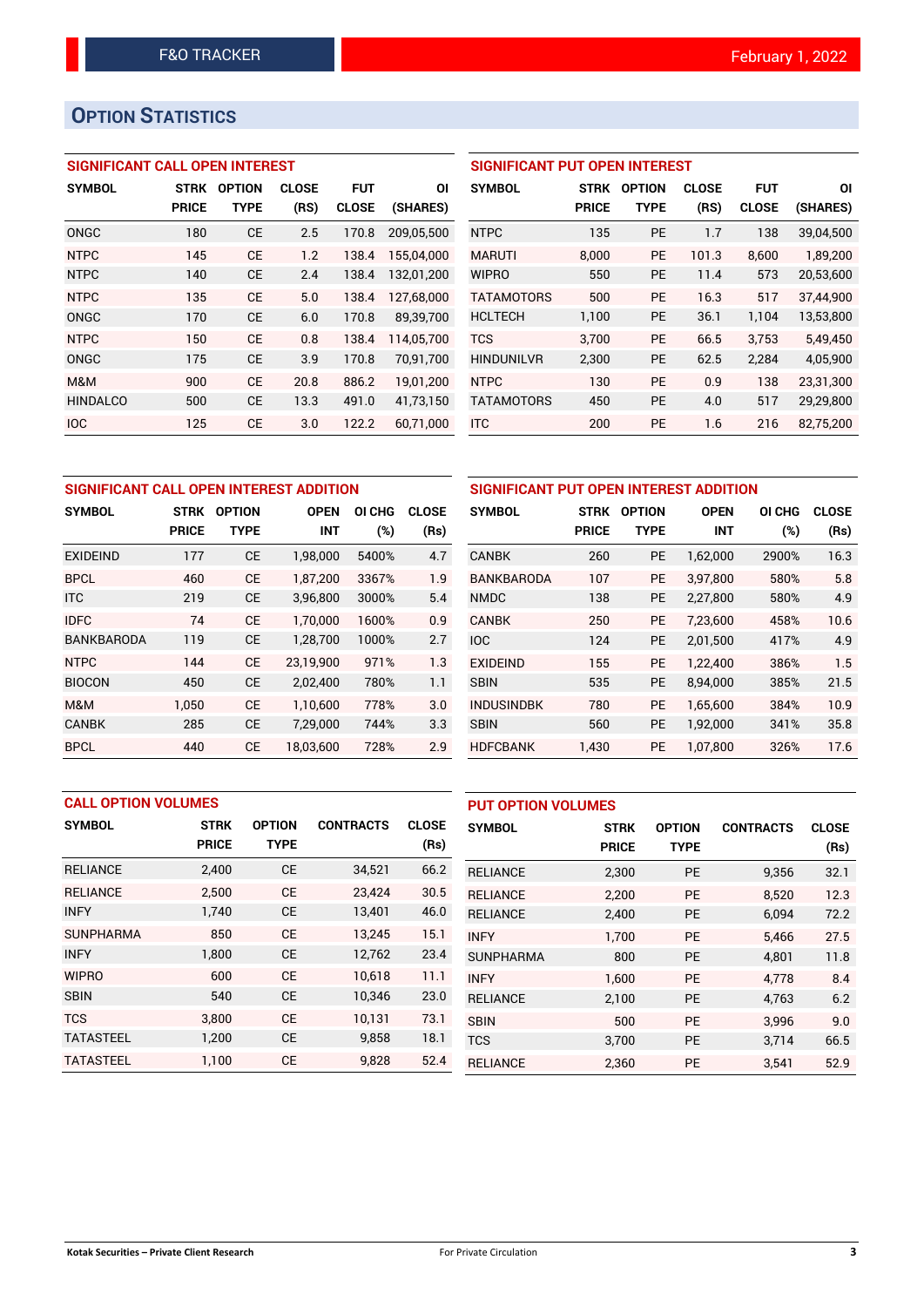## **RATING SCALE (PRIVATE CLIENT GROUP)**

| $BUY -$ | Stock/Index looks strong from the expiry/near term perspective and is expected to gain on the basis of technical and/or derivative parameters. Time |
|---------|-----------------------------------------------------------------------------------------------------------------------------------------------------|
|         | frame is minimum of current expiry and in certain cases extend to the next series depending on the stock behaviour. Strict stop loss needs to be    |
|         | adhered to for every buy/long recommendation given.                                                                                                 |

**SELL** – Stock/Index looks weak from the expiry/near term perspective and is expected to gain on the basis of technical and/or derivative parameters. Time frame is minimum of current expiry and in certain cases extend to the next series depending on the stock behaviour. Strict stop loss needs to be adhered to for every sell/short recommendation given.

#### **FUNDAMENTAL RESEARCH TEAM (PRIVATE CLIENT GROUP)**

**Shrikant Chouhan Arun Agarwal Amit Agarwal, CFA Hemali Dhame** shrikant.chouhan@kotak.com arun.agarwal@kotak.com agarwal.amit@kotak.com Hemali.Dhame@kotak.com +91 22 6218 5408 +91 22 6218 6443 +91 22 6218 6439 +91 22 6218 6433

Metals & Mining, Midcap Pharmaceuticals Research Associate Support Executive<br>
iatin.damania@kotak.com purvi.shah@kotak.com rini.mehta@kotak.com k.kathirvelu@kotak.com jatin.damania@kotak.com +91 22 6218 6440 +91 22 6218 6432 +91 80801 97299 +91 22 6218 6427

**Sumit Pokharna** Pankaj Kumar<br>Oil and Gas, Information Tech Midcap Oil and Gas, Information Tech sumit.pokharna@kotak.com pankajr.kumar@kotak.com +91 22 6218 6438 +91 22 6218 6434

**Jatin Damania Purvi Shah Rini Mehta K. Kathirvelu**

Transportation, Paints, FMCG Banking & Finance

## **TECHNICAL RESEARCH TEAM (PRIVATE CLIENT GROUP) Shrikant Chouhan Amol Athawale Sayed Haider**

[shrikant.chouhan@kotak.com](mailto:shrikant.chouhan@kotak.com) [amol.athawale@kotak.com](mailto:amol.athawale@kotak.com) Research Associate +91 22 6218 5408 +91 20 6620 3350 [sayed.haider@kotak.com](mailto:sayed.haider@kotak.com)

+91 22 62185498

### **DERIVATIVES RESEARCH TEAM (PRIVATE CLIENT GROUP)**

+91 79 6607 2231 +91 22 6218 5497 +91 33 6615 6273

**Sahaj Agrawal Prashanth Lalu Prasenjit Biswas, CMT, CFTe** [prasenjit.biswas@kotak.com](mailto:prasenjit.biswas@kotak.com)